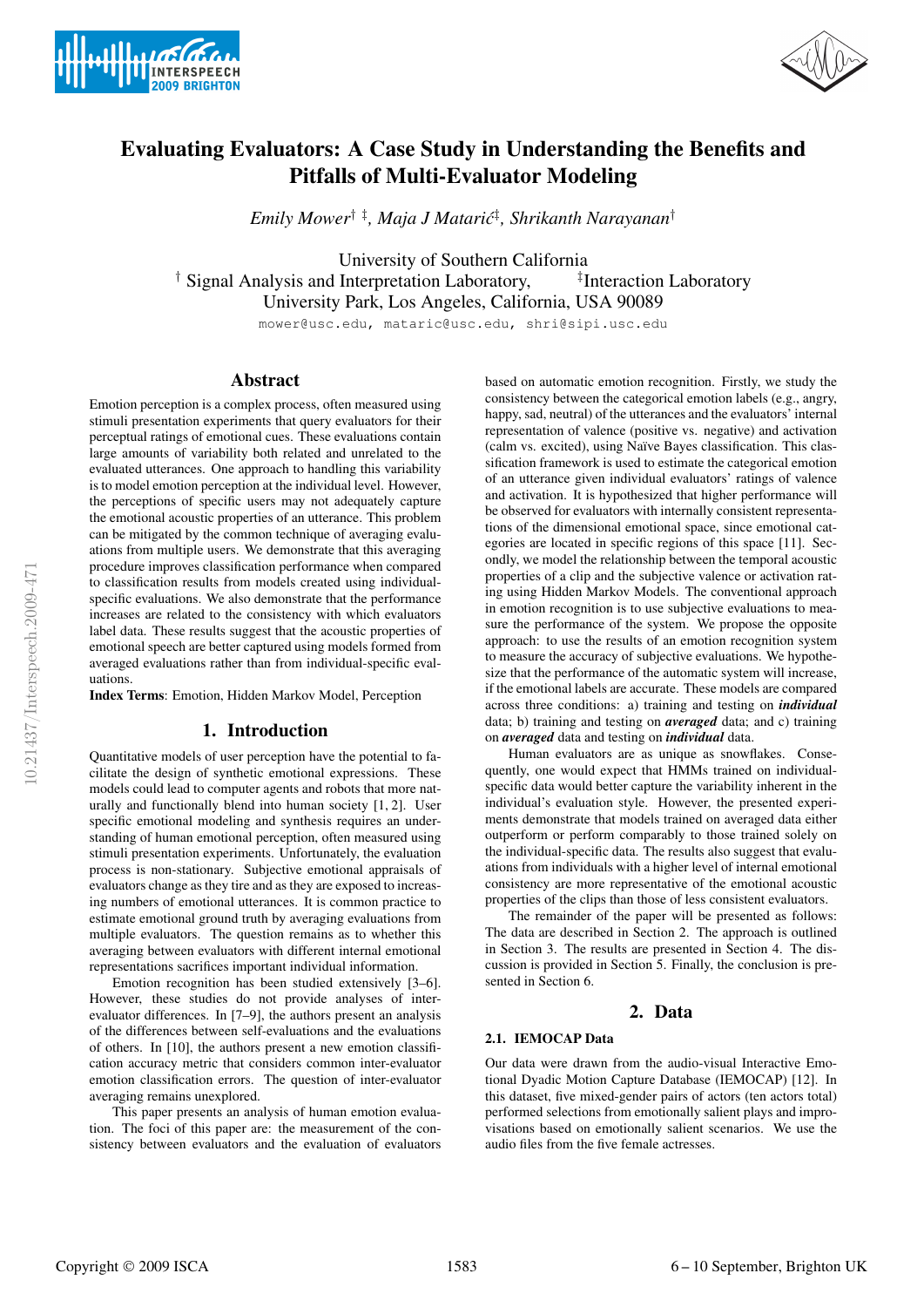The data were evaluated using two methods: categorical and dimensional evaluation. In the categorical evaluation task, evaluators tag a clip with a semantic emotional label (e.g., angry or happy). In the dimensional evaluation task, evaluators assign a clip to a location within an emotional space. We use an emotional space consisting of the dimensions of valence and activation, both discretized to a five-point scale. Valence describes the positive vs. negative aspect of the emotion  $[1 = \text{most}]$ negative,  $5 = \text{most positive}$ . Activation describes the calm vs. excited aspect of the emotion  $[1 = \text{most calm}, 5 = \text{most excited}]$ .

In this paper we present dimensional classification analyses. We consider only clips labeled (using majority voting over the categorical evaluators) as angry, happy, sad, or neutral. We present results using dimensional evaluations from the two evaluators who evaluated the largest quantity of data (evaluators one and two). Evaluator one analyzed 1,773 clips and evaluator two analyzed 1,682 clips from the angry, happy, sad, neutral set. The clips evaluated by evaluator two are a subset of those evaluated by evaluator one. Please see [12] for more database details.

## 2.2. Audio Features

We extracted 13 filterbanks of Mel Filterbanks (MFB), their delta, and acceleration from the audio files. MFBs model the human auditory system by creating filterbanks of increasing width as the frequency increases. This structure approximates the increasing de-sensitivity in human hearing to deviations in frequency as the frequency content of the signal increases. MFBs are used in the calculation of Mel Frequency Cepstral Coefficients (MFCC). They have been shown [3] to contain more emotional information than MFCCs.

## 2.3. Treatment of Evaluations

This paper presents two types of evaluator studies: *individual* and *averaged*. The experiments based upon *individual* evaluations study the dimensional evaluator behaviors of the two evaluators, evaluator one and evaluator two, separately. These evaluations are neither averaged nor normalized. The *averaged* evaluations are the averages of the valence and activation ratings of evaluators one and two. The averaged rating is always rounded up to the nearest integer.

# 3. Approach

There are two points of interest that arise when considering evaluator performance: evaluator consistency (how similarly evaluators rate clips of the same semantic label) and evaluator reliability (how representative the labels are of the acoustic properties of the utterance). To answer these questions we consider two probabilistic modeling techniques: Naïve Bayes and Hidden Markov Models, respectively. Previous work has demonstrated the efficacy of utilizing Naïve Bayes to recognize the emotional content of speech [13] and Hidden Markov Models to capture its underlying temporal properties [3].

## 3.1. Naïve Bayes

Research has shown that categorical emotions can be depicted as occupying specific portions of a dimensional space defined by valence and activation [5,11,14,15]. For example, archetypal angry emotions lie within an area defined by negative valence and high activation, while archetypal happy emotions lie within an area defined by positive valence and mid to high activation. This suggests that given only an evaluator's subjective evaluation of the valence and activation of an utterance, it should be possible to estimate the categorical emotion label of the utter-

ance [5]. One measure of evaluator consistency is to determine how well a simple classification algorithm predicts the categorical emotion label of a clip given the subject evaluation of valence and activation. We use Naïve Bayes classification for this analysis. In this classification task, evaluator one's and two's subjective valence and activation ratings are used to predict the *majority voted* categorical label.

## 3.2. Hidden Markov Models

In the emotional evaluation process, there exists a dependency between assigned evaluation and the temporal acoustic properties of an utterance. We use Hidden Markov Models (HMM) to model the relationship between the temporal fluctuations of the acoustic properties and the resulting reported emotion perception. The HMM classification accuracies provide insight regarding how representative the subjective dimensional tags of the evaluators are of the underlying emotional acoustic properties of the utterances. The accuracies are also used to analyze the effectiveness of averaging subjective, unnormalized evaluations obtained from multiple individuals.

We describe two separate classification tasks: valence and activation. In these tasks, the original five point scale was collapsed into a three point scale to combat a data sparsity issue. Classes one and five were not tagged with sufficient frequency to form models across both evaluators. Class three, representing neutral (for both valence and activation), remained unchanged. Classes one and two (either negative valence or lowly activated) were collapsed into a single class and classes four and five (either positive valence or highly activated) were collapsed into a single class. This resulted in three model groups, one for each, of the valence and activation classification tasks.

In each model group the data were modeled at the phoneme level. The phonemes were clustered into seven classes to retain a large quantity of data per model. The seven classes included: front vowels, back/mid vowels, dipthong, liquid, nasal, stop consenants, and fricatives (see [3] for a detailed mapping). The utterances each had accompanying transcription files at the word and phoneme level, generated using forced alignment [12]. The phoneme-level transcription files were modified for each utterance, replacing the original phonemes with phoneme classes (see Table 1 for an example). In each classification task there were a total of three model groups, each with seven phoneme class models, plus emotion-independent models for silence and laughter for a total of 23 models.

The HMMs were trained using HTK [16]. Each model (valence, activation) had three-states and eight mixture components. The emotional HMMs were trained in two ways: a) using individual-specific evaluations, and b) using averaged evaluations. The individual-specific HMMs were tested using individual-specific evaluations. The averaged HMMs were tested using both individual-specific evaluations and averaged evaluations. The testing procedure utilized word-level forced alignment using *-I in HVite*. This focused the classification task on the identification of the correct emotional phoneme class, rather than the correct phoneme and the correct emotion class. The output of the HMM classification consisted of a transcript file containing the estimated emotional phoneme states over specified time windows. The final emotion of the utterance was assigned using majority voting over the estimated emotional phonemes, weighted by the time duration of each assigned emotional phoneme class. The emotion class represented most frequently in the output transcription was assigned as the final class label.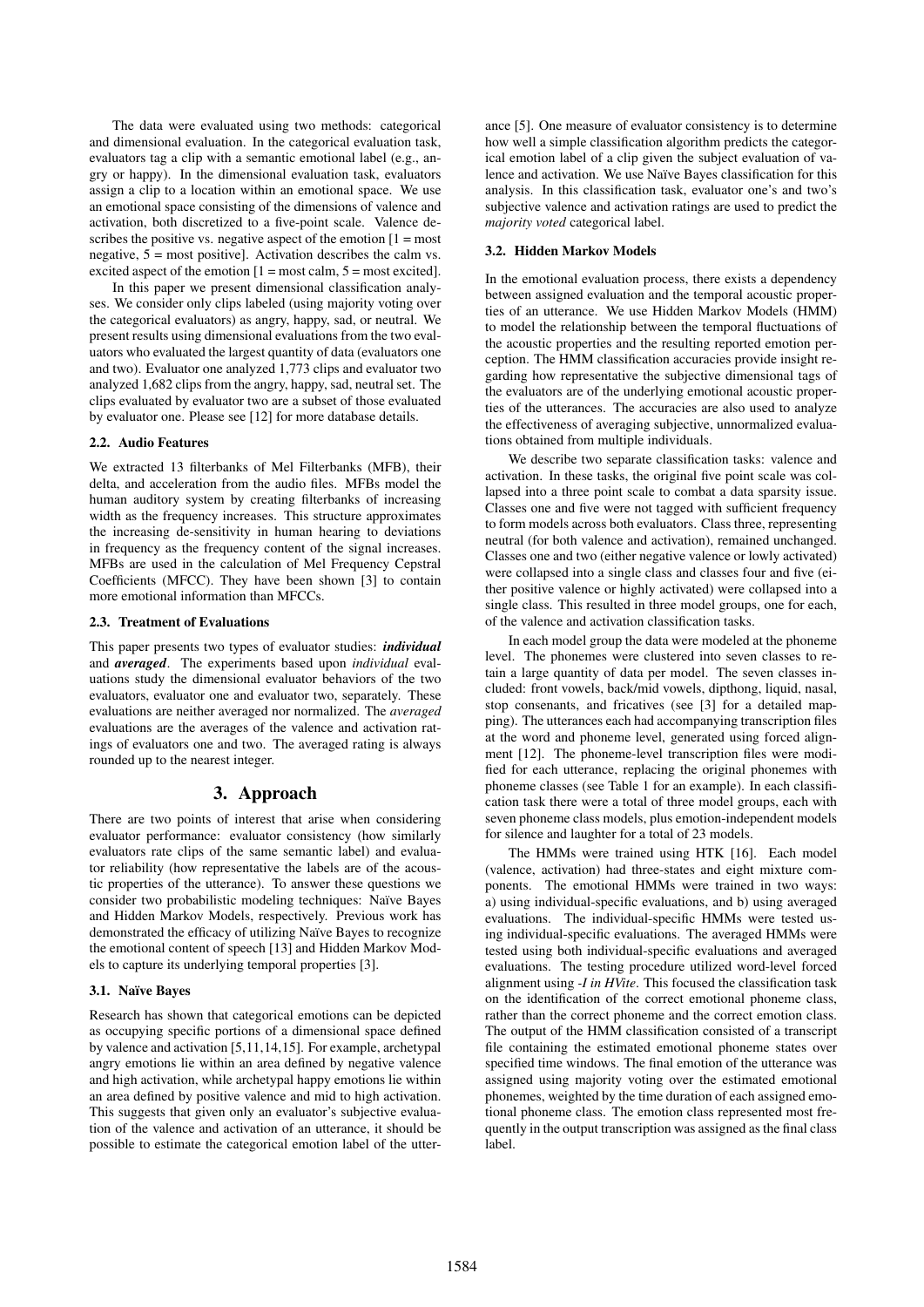| Original Data         |         | <b>Transformed Data</b> |           |               |  |  |  |
|-----------------------|---------|-------------------------|-----------|---------------|--|--|--|
| Time<br>Content       |         | Time                    | Ph.       | Ph. Class     |  |  |  |
| $0 - 31$              | silence | $0 - 47$                | sil       | si1           |  |  |  |
|                       |         | $48 - 51$               | W         | one_liquid    |  |  |  |
| $48 - 57$             | what    | $52 - 54$               | AH        | one_back/mid  |  |  |  |
|                       |         | $55 - 57$               | T         | one_stop      |  |  |  |
|                       | was     | $58 - 60$               | W         | one_liquid    |  |  |  |
| $58 - 70$             |         | $61 - 63$               | AX        | one_back/mid  |  |  |  |
|                       |         | $64 - 70$               | Z.        | one_fricative |  |  |  |
|                       |         | $71 - 75$               | DH        | one_fricative |  |  |  |
| $71 - 87$             | that    | $76 - 83$               | AE.       | one_front     |  |  |  |
|                       |         | $84 - 87$               | <b>TD</b> | one_stop      |  |  |  |
| $88 - 145$<br>silence |         | $88 - 145$              | sil       | sil           |  |  |  |

Table 1: Data format used for HMM categorical emotion training, original sentence: "What was that," expressed with a valence rating of one (ph. is an abbreviation for phoneme)

# 4. Results

### 4.1. Naïve Bayes classification of evaluator consistency

The subjective appraisals of valence and activation are linked to the categorical emotion label [11]. This link can be simply modeled using Naïve Bayes (NB). We used an NB classifier, implemented in PRTools [17] to predict the categorical emotion label of the clip given only the subjective valence and activation evaluations of: a) evaluator one, and b) evaluator two. In all cases, the clips are chosen from the set evaluated by both evaluators one and two and with a categorical label of angry, happy, sad, or neutral. The analysis was performed using five-fold crossvalidation. The results show that evaluator one's valence and activation ratings predicted the correct categorical label 59.51% of the time while evaluator two's dimensional evaluations predicted the correct categorical label 66.80% of the time (see Table 2 for the evaluator-specific confusion matrices).

### 4.2. HMM classification for correspondence between content and evaluation

In this sections, models are referred to as " $A - B$ ", where "A" represents the training set and "B" represents the testing set. The accuracies of the models trained with averaged data (models "Ave - (Ave or Ind)" in Tables 3 and 4) are either better or comparable to the accuracies of the models trained with individual data (models "Ind - Ind" in Tables 3 and 4). The models trained and tested on averaged data (models "Ave - Ave" in Tables 3 and 4) had a higher accuracy than either of the individual models (models "Ind - Ind" and "Ave - Ind" in Tables 3 and 4) for both valence and activation. The classification performance of the "Ave - Ave" model improves significantly only with respect to evaluator one activation and evaluator two valence ( $\alpha = 0.01$ , difference of proportions). In all other conditions, the change in classification performance between the averaged and individual models is not significant ( $\alpha = 0.01, 0.05$ , difference of proportions).

The models trained and tested on individual data performed unequally for the valence and activation classification tasks. The evaluator one model outperformed the evaluator two model for the valence task ( $\alpha = 0.01$ , difference of proportions). The evaluator two model outperformed the evaluator one model for the activation task ( $\alpha = 0.01$ , difference of proportions). The models trained and tested on individual data did not perform significantly differently than the models trained on averaged data and tested on individual data ( $\alpha = 0.01, 0.05$ , difference of proportions).

|        |  |        |  | (a) Confusion matrix for (b) Confusion matrix for |  |
|--------|--|--------|--|---------------------------------------------------|--|
| 59.51% |  | 66.80% |  | evaluator 1, Accuracy = evaluator 2, Accuracy =   |  |

| Н      |    | 74 | 20 | Η                 | 56 |          |
|--------|----|----|----|-------------------|----|----------|
| c<br>Ω | 35 |    | 34 | $\mathbf{C}$<br>ື |    | 25<br>33 |
|        | 10 |    | 73 |                   |    |          |

Table 2: Confusion matrices for the categorical emotion classification task ( $A =$ angry,  $H =$ happy,  $S =$ sad,  $N =$ neutral)

| Type      | Evaluator   | 1(%)  | 2(%)  | 3(%)  | Total |
|-----------|-------------|-------|-------|-------|-------|
| Ind - Ind | Evaluator 1 | 50.00 | 65.90 | 23.71 | 52.18 |
| Ind - Ind | Evaluator 2 | 37.47 | 60.28 | 46.65 | 44.33 |
| Ave - Ave | Average     | 47.86 | 64.70 | 40.00 | 52.68 |
| Ave - Ind | Evaluator 1 | 44.28 | 61.28 | 38.44 | 50.91 |
| Ave - Ind | Evaluator 2 | 36.01 | 69.72 | 41.34 | 44.39 |

Table 3: Classification: valence across the three levels

# 5. Discussion

The NB and HMM classification indicated that the evaluation styles and strengths of the two evaluators differed across tasks. However, when the evaluations from both evaluators were combined, the HMM classification accuracies across the valence and activation classification problem either improved or did not change significantly. This suggests that models constructed from averaged evaluator data may capture the emotional acoustic properties of the utterance more closely even given different evaluation styles and internal representations of the relationship between the dimensional and categorical emotion labels.

The NB results suggest reasons for the discrepancies between the classification performance for the HMMs modeled on evaluator-specific data. The NB classification for evaluator one indicates that evaluator one's internal representation of valence is more strictly defined than that of evaluator two (Table 2). Evaluator one's confusion matrix demonstrates that based on the subjective valence and activation ratings, there exists a smaller confusion between happiness and other emotions than is observed for evaluator two. Happiness is the only emotion with positive valence and should be differentiable based on the valence rating. It should be noted, that evaluator one's confusion matrix suggests that there is an increased confusion between happiness and sadness. This may be due to a misrepresentation of activation, discussed in the following paragraph. The differences between the inter-evaluator dimensional consistency may explain why the individual-specific HMM valence model for evaluator one outperformed that of evaluator two.

The NB results show an opposite trend for the dimensional ratings of activation. These results suggest that evaluator two's dimensional rating of activation is more internally consistent when compared to that of evaluator one. For example, evaluator one's results indicate that there exists a higher level of confusion between anger and sadness than is observed in evaluator two's results. Anger and sadness are emotion classes that should be differentiable based on their activation (high vs. low, respectively). The difference in evaluator activation consistency is supported by the HMM classification accuracies. The HMM activation classification performance is higher for evaluator two than for evaluator one.

The comparisons between the NB and HMM results suggest that evaluators one and two have different evaluation styles and internal dimensional representation of emotions. However, when the ratings of these two evaluators are combined, the per-